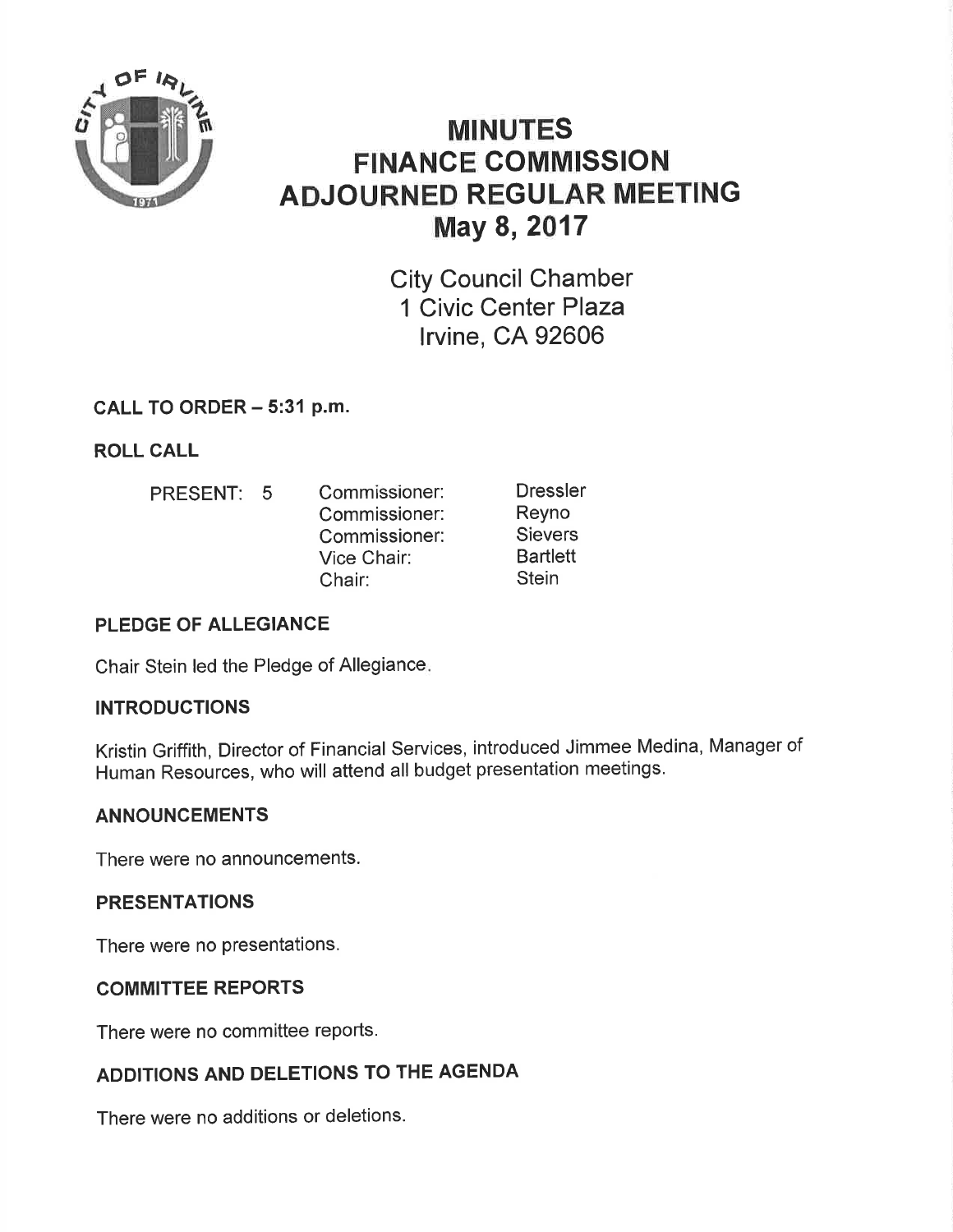#### PUBLIC COMMENTS

There were no public comments.

#### COMMISSION BUSINESS

#### 1. MINUTES

# AGTION: Moved by Gommissioner Dressler, seconded by Commissioner Sievers, and unanimously carried to:

Approve the minutes of a regular meeting of the Finance Commission held on April 17,2017.

# 2. FISCAL YEAR 2017.18 GENERAL FUND REVENUE ESTIMATES

Jessica Depner-Pham, Senior Management Analyst, presented the report and answered questions. Kristin Griffith, Director of Financial Services, and Barbara Arenado, Management Analyst, were also present and answered questions.

Commission discussion included: overall population growth and the day-time population; estimating the impact of reduced revenue during a recession; expectations associated with one-time revenues; sales tax projections compared to current and last fiscal year; the sales tax impact of brick and mortar store closures due to online shopping; calculating overhead reimbursements; property tax projections and the potential reason for the change from prior year; the difference between assessed and taxable value; and the median home price.

# ACTION: Moved by Vice Chair Bartlett, seconded by Commissioner Reyno, and unanimously carried to:

Receive and file the General Fund revenue estimates for Fiscal Year 2017-18.

#### FISCAL YEAR 2017.18 STRATEGIC BUSINESS PLAN 3

Jessica Depner-Pham, Senior Management Analyst, presented the report and answered questions. Kristin Griffith, Director of Financial Services, and Barbara Arenado, Management Analyst, were also present and answered questions.

Commission discussion included: including pension pay down pre-payments over the next 5 years expenditures; considering future changes to minimum wage within the forecasting model; the percentage increase in expenditures over the last five years; current salaries and benefits, and forecasting the cost of labor going forward; ñew hotels in lrvine; and the sales/hotel tax impact of online purchases and hotel bookings.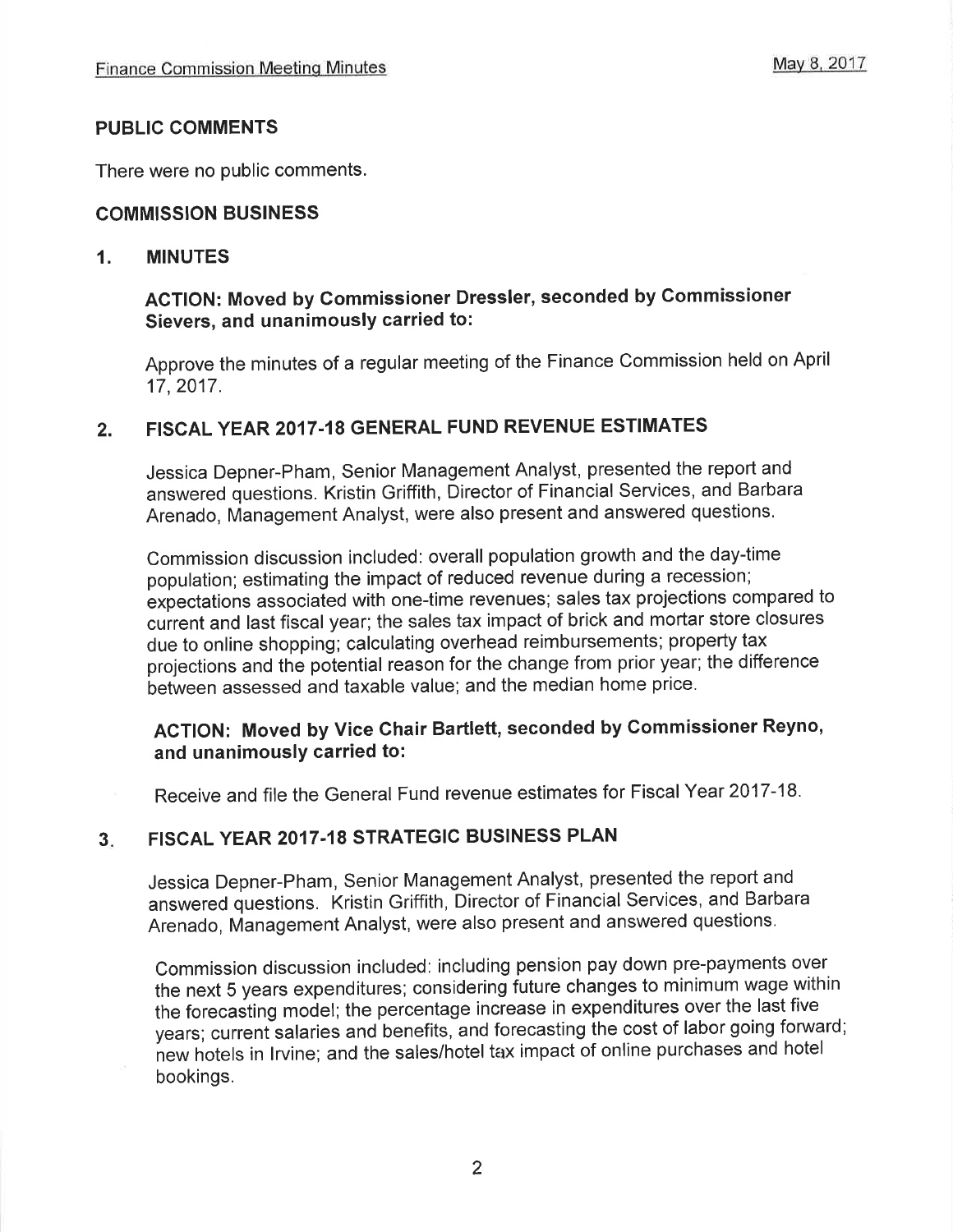#### 4. FISCAL YEAR 2017-18 BUDGET

#### OVERVIEW PRESENTATION

Kristin Grifith, Director of Financial Services, presented the Budget Overviêw for 2017-18 and answered questions

Commission discussion included: the annual increase in health care costs; improved corridor traffic signal timing; and the reason for the change in the vacancy rate.

#### CITY MANAGER'S PRESENTATION

Amy Roblyer, Senior Management Analyst, presented the City Manager's Office and Non Departmental Budget for 2017-18 and answered questions. Molly Mclaughlin, City Clerk, Kristin Griffith, Director of Financial Services, and Barbara Arenado, Management Analyst, were also present and answered questions.

Commission discussion included: reasons for increases to shared technology costs and decreases to facility maintenance costs; ongoing records digitization efforts; Barclay Theatre contributions and supporting other non-profits within the City; and pension pay down policy direction.

#### 7:16 RECESS

Chair Stein recessed the meeting at  $7:16$  p.m.

#### 7:26 RECONVENE

Chair Stein reconvened the meeting at 7:26 p.m.

#### PUBLIG SAFETY PRESENTATION

Chief Hamel, Director of Public Safety/Chief of Police, introduced the Public Safety Budget for 2017-18 and answered questions. Commander Mike Hallinan presented the public Safety budget detail for 2017-18 and answered questions. Kristin Griffith, Director of Financial Services, Peter Hong, Senior Management Analyst, and Barbara Arenado, Management Analyst, were also present and answered questions.

Commission discussion included: average 911 response times; staffing structure realignment; the estimated cost impact of a horse drawn unit; holiday overtime pay; the reason for moving vehicle purchases to special funds and the concern of using to fund continued operating costs; shared technology maintenance costs;